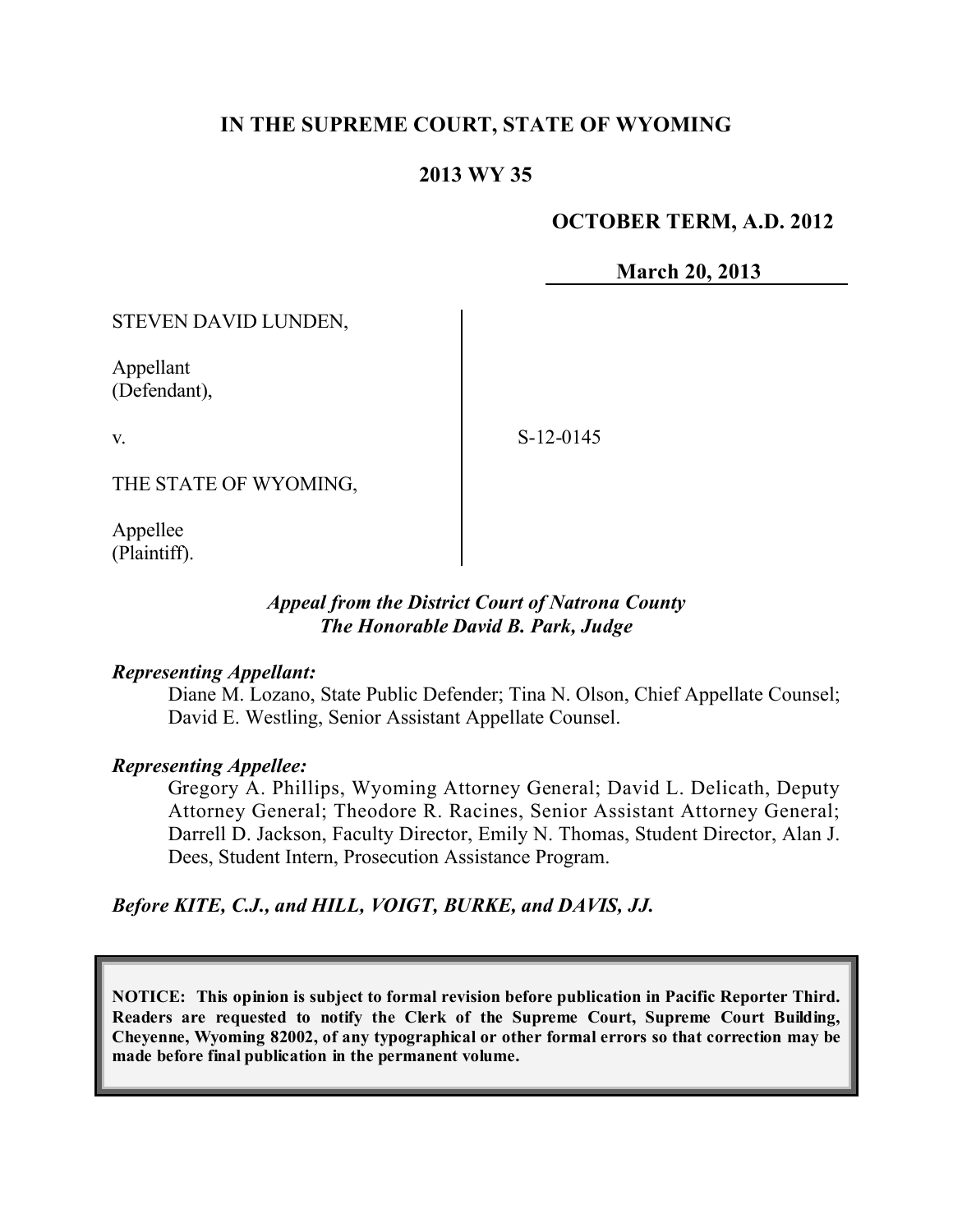### **VOIGT, Justice.**

[¶1] The appellant, Steven David Lunden, appeals the district court's denial of his motion to correct illegal sentence. On appeal, he claims that the judgment and sentence entered after he pled guilty to misuse of a credit card and forgery are illegal because he was not advised that his guilty pleas may result in the disqualification of his right to possess firearms pursuant to federal law. We affirm.

### **ISSUE**

[¶2] Did the district court err when it denied the appellant's motion to correct an illegal sentence?

### **FACTS**

[¶3] On May 7, 2010, the appellant pled guilty to one count of unlawful use of a credit card (a misdemeanor) and one count of forgery (a felony). He was sentenced to a term of imprisonment of not less than thirty months nor more than seventy-two months for the forgery conviction and six months in jail for the misdemeanor conviction. The district court ordered the sentences to be served concurrently.

[¶4] On December 16, 2010, the appellant filed a motion to modify his sentence. The basis of his motion was premised on the fact that he was not given the opportunity to withdraw his guilty pleas after the district court sentenced him to a term of imprisonment and that the district court relied upon inaccurate information regarding his criminal history. The district court denied the motion. On January 5, 2011, the appellant filed a motion to correct an illegal sentence, again claiming that the sentence was based upon inaccurate information regarding his criminal history in the presentence investigation report. The district court also denied that motion. On January 25, 2011, the appellant filed a motion for a reduction of his sentence based upon his behavior during incarceration and familial circumstances. Again, the motion was denied.

[¶5] On March 1, 2011, the appellant filed a motion for post-conviction relief. He claimed he was denied a direct appeal, he received ineffective assistance of trial counsel, and that the prosecutor engaged in misconduct when he discussed what the appellant claims to be an incorrect criminal history. After review, the district court denied the petition. The appellant filed a petition for writ of certiorari with this Court, which was denied on June 28, 2011. Thereafter, on August 19, 2011, the appellant filed another motion for a reduction of his sentence, again citing his behavior while incarcerated. This time, the district court heard the appellant out on his motion at a hearing on September 7, 2011. However, the afternoon after the hearing, the district court was informed that the appellant was alleged to have been found drinking alcohol, in violation of the rules imposed by the Department of Corrections. After giving the appellant and the State a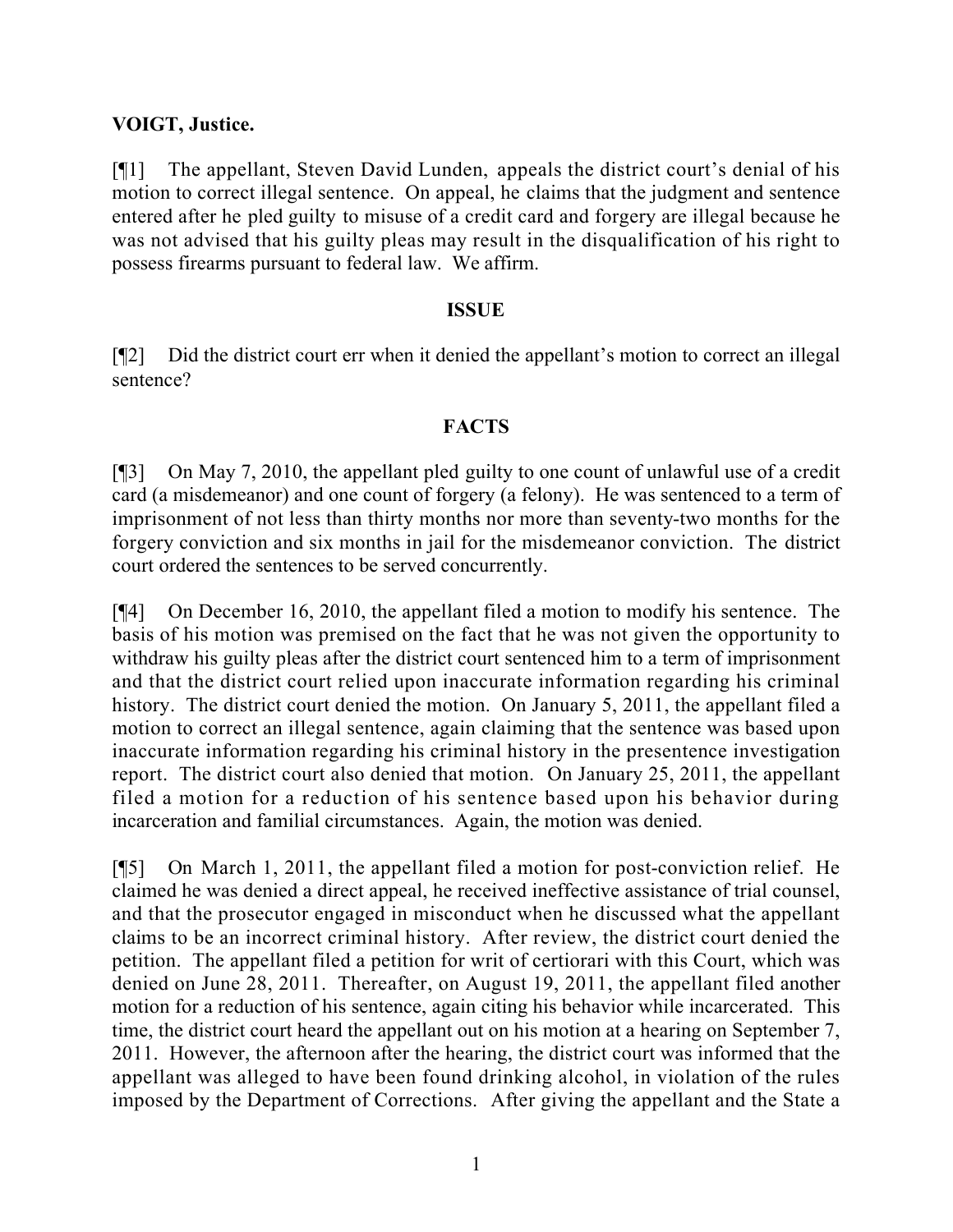chance to respond to the allegation, the district court denied the motion. Finally, on April 16, 2012, the appellant filed a motion to correct an illegal sentence. This motion was based upon the same allegations he raised in the petition for post-conviction relief: that he was denied a direct appeal, that he received ineffective assistance of trial counsel, and that the prosecutor engaged in misconduct when he referred to the appellant's criminal history at sentencing. The district court denied the motion, and the appellant now appeals that order.

### **STANDARD OF REVIEW**

[¶6] We review a district court's decision to deny a motion to correct an illegal sentence for an abuse of discretion. *Cooper v. State*, 2010 WY 22, ¶ 5, 225 P.3d 1070, 1071 (Wyo. 2010). However, as discussed below, we will dispose of this appeal upon other grounds.

### **DISCUSSION**

[¶7] The appellant argues that the district court abused its discretion when it denied his motion to correct an illegal sentence. He claims that, before he entered his guilty pleas, he was not advised, pursuant to Wyo. Stat. Ann. § 7-11-507 (LexisNexis 2011), that pleading guilty to the charges may result in the disqualification of his right to possess a firearm under federal law. The State argues that this Court should not consider the appellant's argument because it is being raised for the first time on appeal. Further, the State asserts that even if the issue had been raised before the district court, it would have been barred by the doctrine of *res judicata*. We agree.

[¶8] As described in the facts above, *see supra* ¶¶ 4-5, the appellant has filed various motions and petitions since being sentenced, and none of those documents contain an allegation that he was not advised that he may forfeit his right to possess a firearm under federal law if he pled guilty. The order from which he specifically is appealing dealt with allegations of ineffective assistance of trial counsel, denial of the right to appeal his case, and that there was erroneous information in his presentence investigation report. Thus, this claim is being raised for the first time on appeal. As we have regularly stated:

> We strongly adhere to the rule forbidding us to consider for the first time on appeal issues that were neither raised in, nor argued to, the trial court, except for those issues which are jurisdictional or are fundamental in nature. We follow this rule because it is unfair to reverse a ruling of a trial court for reasons that were not presented to it, whether it be legal theories or issues never formally raised in the pleadings nor argued to the trial court.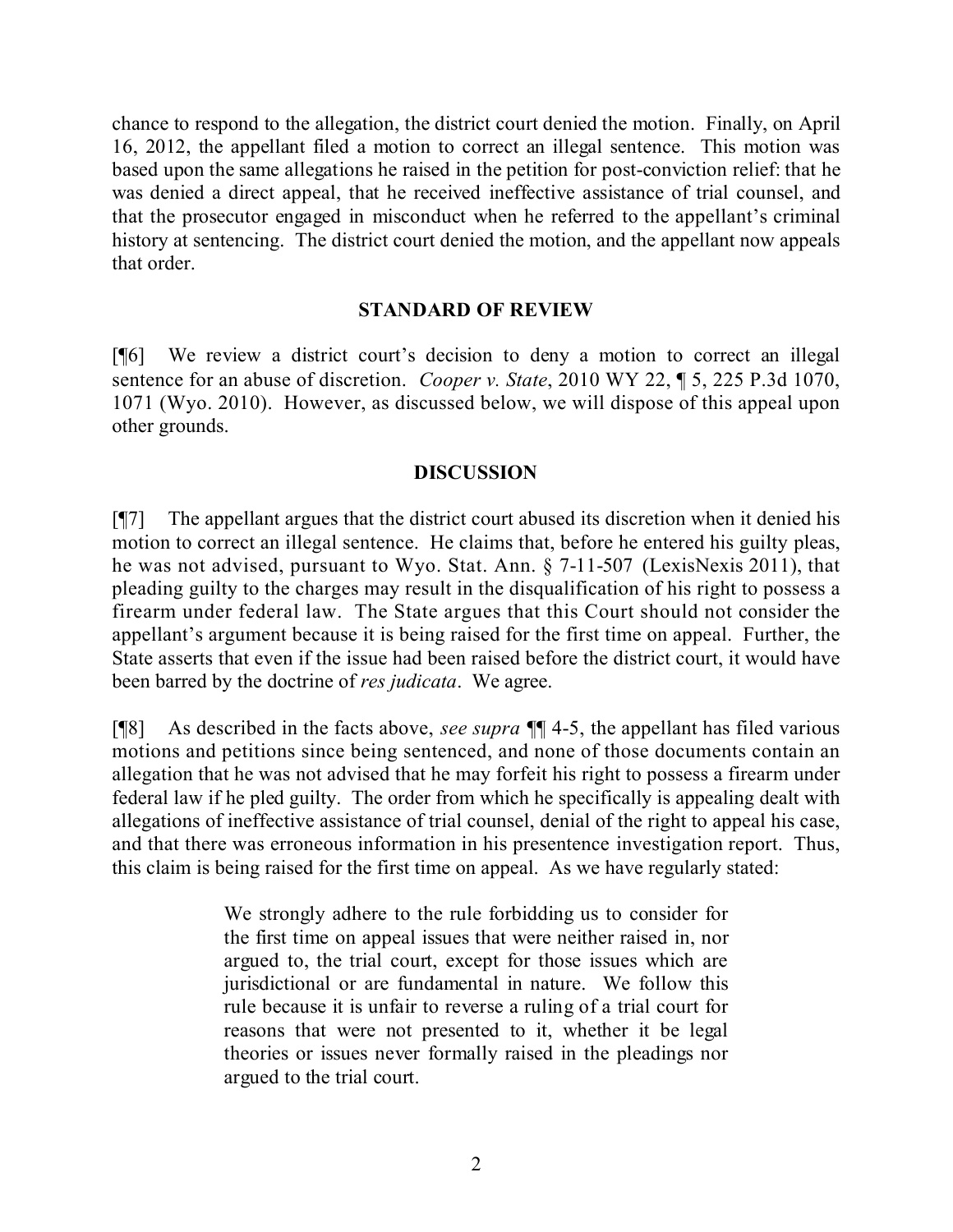*Washington v. State*, 2011 WY 132, ¶ 15, 261 P.3d 717, 721 (Wyo. 2011) (quoting *Erwin v. State, DFS*, 2010 WY 117, ¶ 15, 237 P.3d 409, 414 (Wyo. 2010)) (internal citations and quotations omitted).

[¶9] The appellant has provided this Court with no analysis whatsoever as to how this alleged violation was either jurisdictional or fundamental in nature. Therefore, this Court declines to address the merits of this claim.

[¶10] Additionally, we find that even if this claim had been raised before the district court, it would have been barred by the doctrine of *res judicata*. "Under *res judicata*, '[i]t is a longstanding rule that issues which **could have been raised** in an earlier proceeding are foreclosed from subsequent consideration.'" *Moore v. State*, 2009 WY 108, ¶ 20, 215 P.3d 271, 276 (Wyo. 2009) (quoting *Gould v. State*, 2006 WY 157, ¶ 15, 151 P.3d 261, 266 (Wyo. 2006)) (emphasis in original).<sup>1</sup>

[¶11] Here, the appellant could have filed a direct appeal, but did not, and filed five motions regarding his sentence and a petition for post-conviction relief. Granted, this claim could not properly have been addressed in a motion for sentence reduction or motion to correct an illegal sentence because Wyo. Stat. Ann. § 7-11-507 deals with the judgment of conviction and not a sentence. *See Bird v. State*, 2002 WY 14, ¶ 4, 39 P.3d 430, 431 (Wyo. 2002) ("A motion to correct an illegal sentence is not available for an attack on the validity of a conviction."). However, the appellant certainly could have attacked the validity of his guilty pleas pursuant to Wyo. Stat. Ann. § 7-11-507 on direct appeal, but instead, did not file a direct appeal. Although the appellant pled guilty to the crimes for which he was charged, which waives appellate review of non-jurisdictional claims, the appellant still could have raised claims regarding the jurisdiction of the district court or the voluntariness of his guilty pleas. *Taylor v. State*, 2003 WY 97, ¶ 11, 74 P.3d 1236, 1239 (Wyo. 2003).

[¶12] Further, the appellant filed a petition for post-conviction relief wherein he could have challenged the events leading to his conviction, so long as the claims were raised in a proper context. However, instead of raising this claim in his petition, he chose to raise claims regarding his sentence, which are not cognizable in post-conviction relief. *Harlow v. State*, 2005 WY 12, ¶ 18, 105 P.3d 1049, 1062 (Wyo. 2005). The appellant had two opportunities to raise this claim before either the district court or this Court, yet did not do so. Thus, the claim is barred by *res judicata*.

<sup>&</sup>lt;sup>1</sup> "Four factors are used to determine the applicability of the doctrine: '(1) identity in parties; (2) identity in subject matter; (3) the issues are the same and relate to the subject matter; and (4) the capacities of the persons are identical in reference to both the subject matter and the issues between them.' [*Martinez v. State*, 2007 WY 164,] ¶ 11, [169 P.3d 89,] 91 [(Wyo. 2007)] (quoting *Lacey v. State*, 2003 WY 148, ¶ 11, 79 P.3d 493, 495 (Wyo. 2003))." *Cooper*, 2010 WY 22, ¶ 6, 225 P.3d at 1072 n.1.